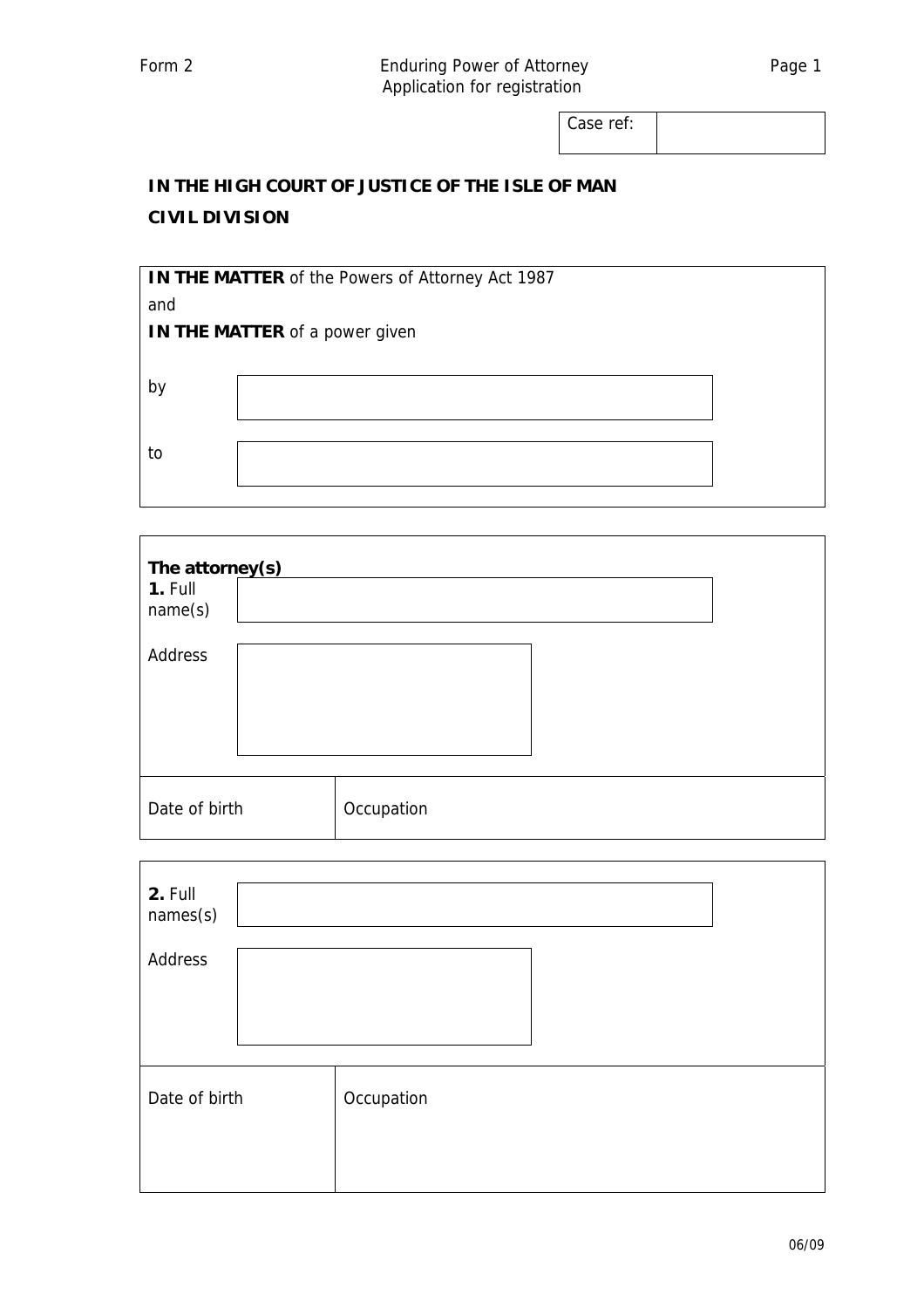| <b>The Donor</b>                                                                                                                          |
|-------------------------------------------------------------------------------------------------------------------------------------------|
| Full<br>name(s)                                                                                                                           |
| Address                                                                                                                                   |
| If the donor's address on the<br>enduring power of attorney is<br>different, please give that<br>address too.                             |
|                                                                                                                                           |
| Please indicate with an 'X' where appropriate.                                                                                            |
| $\vert$ ] [We $\vert$  ] the attorney(s) apply to register the enduring power of attorney made<br>by the donor under the above Act on the |

 $[1]$  [We ] have reason to believe that the donor is or is becoming mentally incapable

 $\begin{bmatrix} 1 \end{bmatrix}$  [We  $\begin{bmatrix} 1 \end{bmatrix}$  have given notice in the set form to the following:

the donor personally at:



on the

the following relatives of the donor at the addresses and on the dates below: